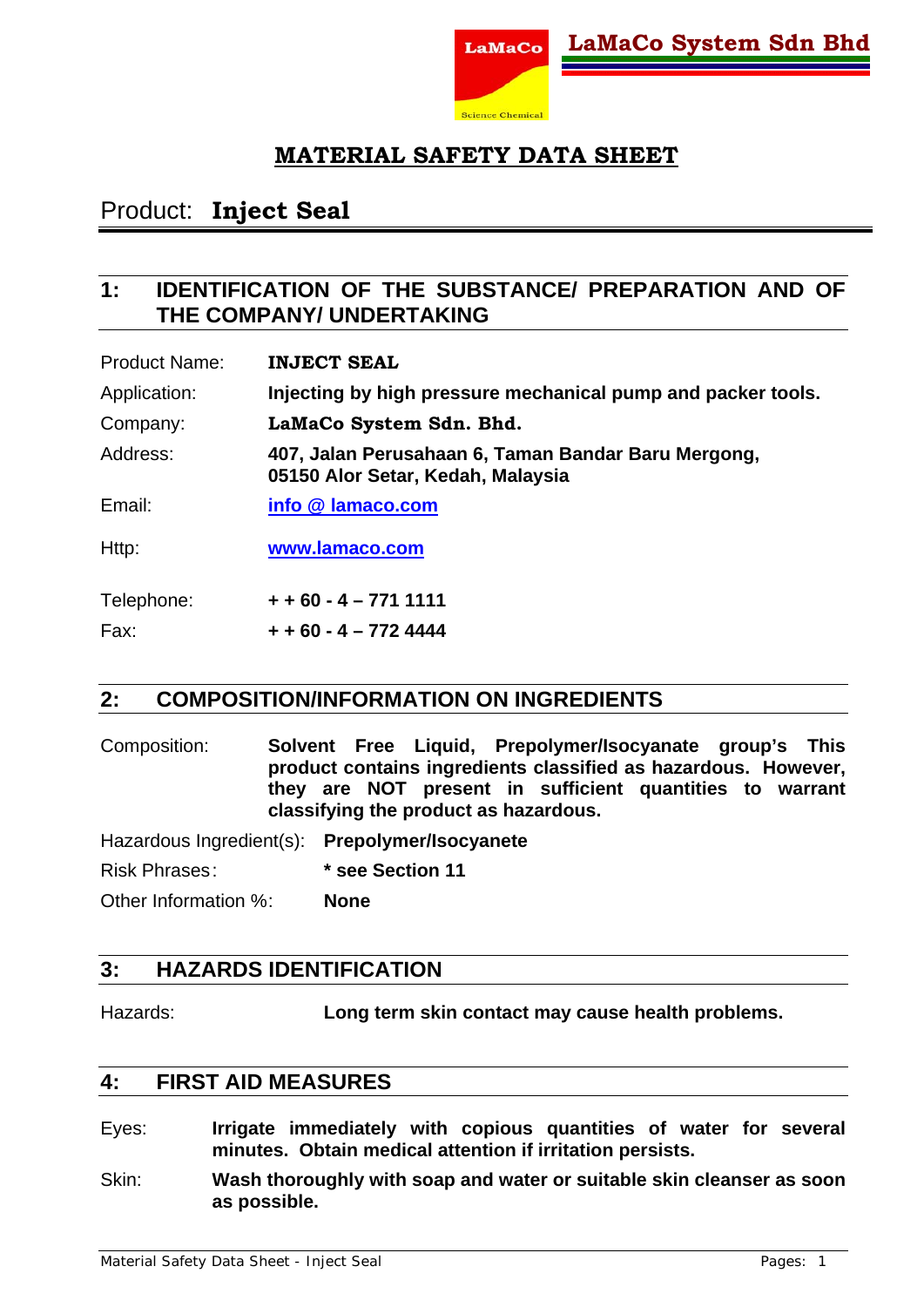

### Product: **Inject Seal**

Inhalation: **Remove from exposure – unlikely to occur.** 

Ingestion: **Wash out mouth with water. Do NOT induce vomiting. Obtain medical attention.** 

#### **5: FIRE FIGHTING MEASURES**

| Suitable Extinguishing Media:        | None, Not Flammable.  |
|--------------------------------------|-----------------------|
| <b>Special Exposure Hazards:</b>     | Yes, Liquid OF Xylene |
| <b>Special Protective Equipment:</b> | None.                 |

#### **6: ACCIDENTAL RELEASE MEASURES**

| <b>Personal Precautions:</b>       | Wear suitable protective clothing, gloves and<br>eye/face protection.                                                           |
|------------------------------------|---------------------------------------------------------------------------------------------------------------------------------|
| <b>Environmental Precautions:</b>  | Prevent entry into drains, sewers and water<br>courses.                                                                         |
| <b>Decontamination Procedures:</b> | Soak up with inert absorbent or contain and remove<br>by best. Available means. Gather into containers.<br>Dispose of as waste. |

#### **7: HANDLING AND STORAGE**

| Handling: | Avoid skin and eye contact.                  |
|-----------|----------------------------------------------|
| Storage:  | Store in cool, dry area. Protect from frost. |

#### **8: EXPOSURE CONTROL/PERSONAL PROTECTION**

Occupational Exposure Limits:- **Yes, stored under proper conditions or safety area**  Engineering Control Measures: **Ventilation requirement noted.**

### **9: PHYSICAL AND CHEMICAL PROPERTIES**

Odour: **Typical**  pH (concentrate): **Nil** 

Physical State: **Solvent Free Liquid**  Colour: **Brown Transparent Liquid**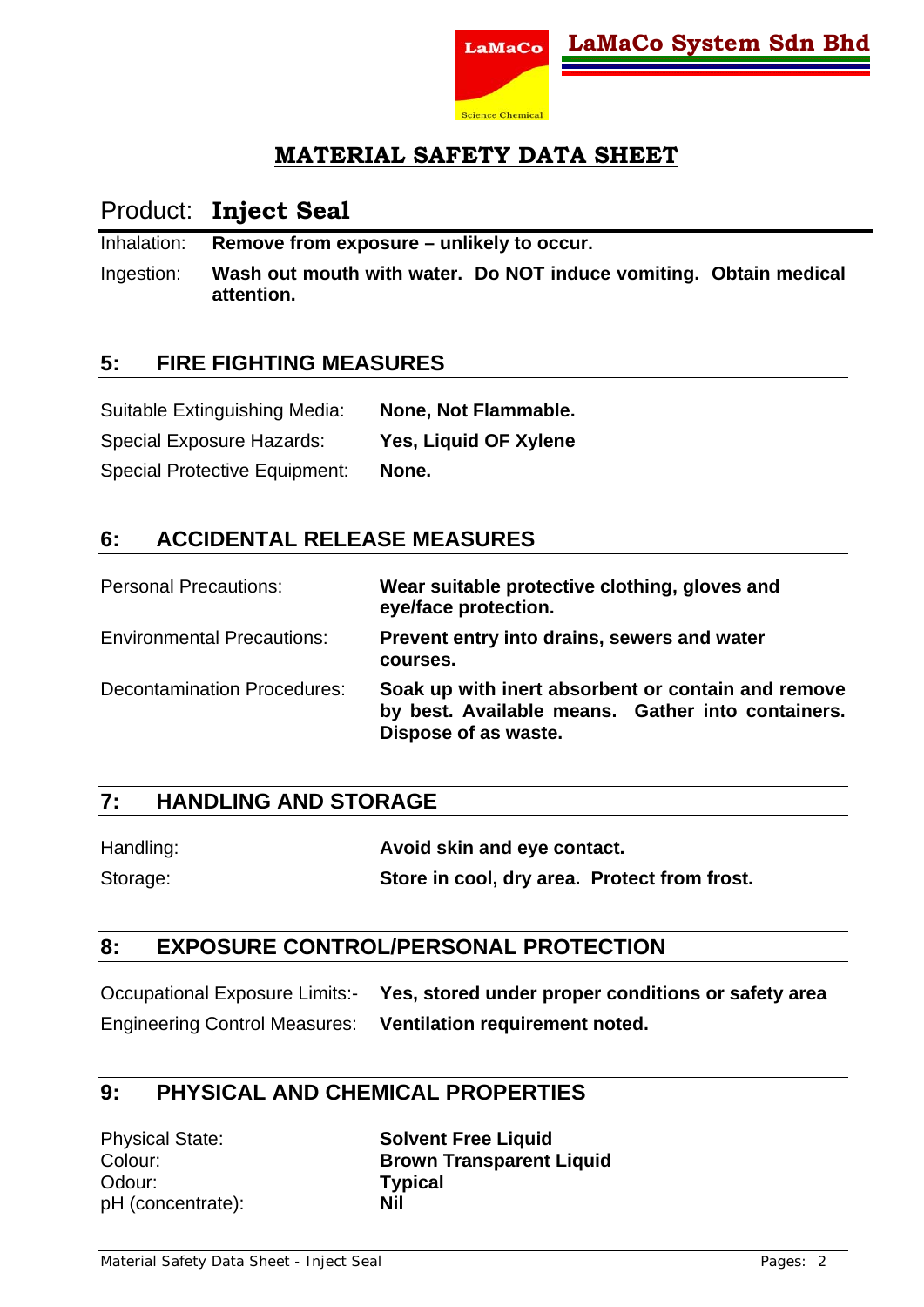

# Product: **Inject Seal**

| Boiling Point/Range (°C):     |
|-------------------------------|
| Flash Point (closed °C):      |
| Autoflammability (°C):        |
| Explosive Properties (%):     |
| <b>Oxidising Properties:</b>  |
| Vapour Pressure (kPa at 20°C) |
| Relative Density (at 20°C):   |
| <b>Water Solubility:</b>      |

C): **Not applicable**  C): **> 200**°**C**  C): **Not applicable Not applicable Not applicable** C): **Not applicable**  C): **1.02 g/cu. cm**  Water Solubility: **Xylene** 

### **10: STABILITY AND REACTIVITY**

| Stability:                               | <b>Stable</b>                                                                    |
|------------------------------------------|----------------------------------------------------------------------------------|
| Conditions to Avoid:                     | Temperature ( $^{\circ}$ C) below 0. Temperature ( $^{\circ}$ C)<br>above $>200$ |
| Materials to Avoid:                      | Strong acids.                                                                    |
| <b>Hazardous Decomposition Products:</b> | not reaction with<br>Waters or<br>Can<br>Anv<br><b>Moistures/Vapours</b>         |

### **11: TOXICOLOGICAL INFORMATION**

The following toxicological assessment is based on a knowledge of the toxicity of the product's components.

#### **Health Effects**

| On Eyes:       | Irritation.                                                                                |
|----------------|--------------------------------------------------------------------------------------------|
| On Skin:       | Unlikely to irritate on brief or occasional exposure.                                      |
| By Inhalation: | Low volatility makes inhalation unlikely at ambient temperatures.                          |
| By Ingestion:  | Low order of acute toxicity. May cause irritation of mouth, throat<br>and digestive tract. |
| Chronic:       | Repeated and prolonged skin contact may lead to skin disorders.                            |

### **12: ECOLOGICAL INFORMATION**

| <b>Environmental Assessment:</b>  | When used and disposed of as intended, no adverse<br>environmental effects are foreseen. |
|-----------------------------------|------------------------------------------------------------------------------------------|
| Mobility:                         | <b>Mobile liquid. Xylene Solvent</b>                                                     |
| Persistence and Degradability:    | Not readily biodegradable.                                                               |
| <b>Bioaccumulative Potential:</b> | Not expected to be bioaccumulative.                                                      |
| Ecotoxicity:                      | Expected to be ecotoxic to fish/daphnia/algae.                                           |